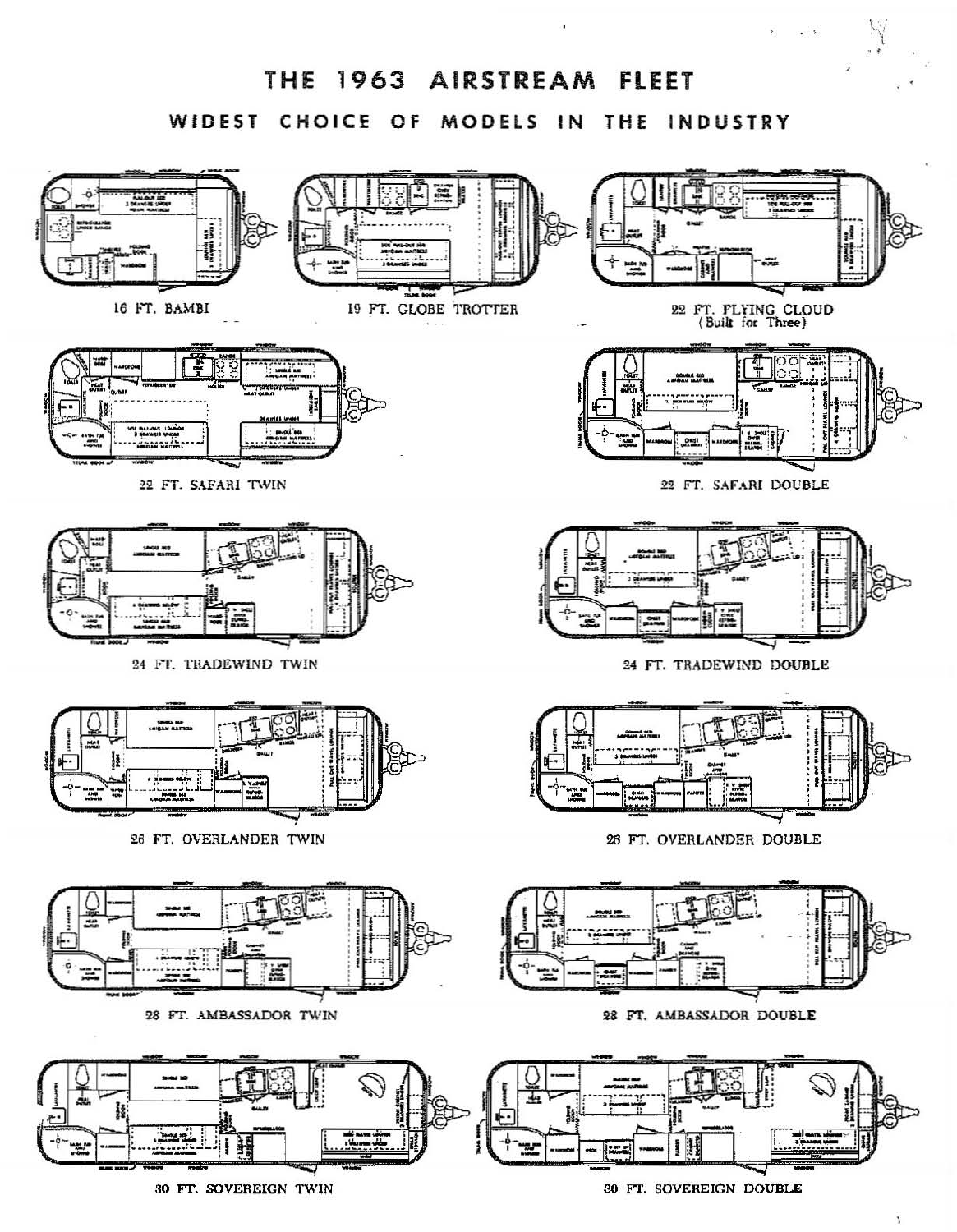# THE 1963 AIRSTREAM

The 1963 Airstream fleet is representative of continued refinement that must take place in a product when it's manufacturer is *so close* to its use. The famous streamlined Airstream shape is even made cleaner with flush trunk doors and recessed window drip caps. All models have enlarged window areas. An improved sewer hose carrier is standard equipment. The exclusive Dura-Torque axle is further strengthened with additional axle loading capacity. There is greater galley storage in all models and additional front room space in most.

Airstream, which pioneered self conlajnment. establishes another industry fint in 1963 by building only selfcontained trailers. *Every* Airstream in the fleet this year comes standard equipped with at least a pressure water system (with a new water gauge to tell you how much water is in your tank), battery operated compressor, septic tank (which has an improved emptying valve), gas refrigerator (with a greater cooling capacity and fully seventy pounds lighter), gas water heater, twelve volt battery, twelve volt lights as well as 110 volt lights throughout, a water-saving toilet hand spray, a sewer hose carrier, and an automatic switchover bottled gas regulator. And the luxurious International line of Airstream Land Yachts is even more exquisite in 1963. New stainless steel galley sinks, insulated vinyl bedroom wall covering, deluxe bathroom and kitchen hardware, a hand spray at the galley, and the finest in upholstery and vinyl tile flooring together with all of the standard International Series equipment add up to the ultimate in travel trailers.

Another major engineering improvement is in making these units as weather proof as possible. The improved insulation, re·aligning of the entire plumbing profile, easier lighting on the greatest capacity space heater in the industry, heated battery box installation, and an improved drainage system make Airstream, more than ever before, an absolutely all-weather trailer.

### 1963 AIRSTREAM FLEET PRICE LIST Effective August 1, 1962

| Model                                                                                                                                                                                                                          |  |  |  |  | International* | Land Yachtr |
|--------------------------------------------------------------------------------------------------------------------------------------------------------------------------------------------------------------------------------|--|--|--|--|----------------|-------------|
| $22'$ Flying Cloud                                                                                                                                                                                                             |  |  |  |  | \$5876.00      | \$5195.00   |
| 22' Safari (twin or double)                                                                                                                                                                                                    |  |  |  |  | 5876.00        | 5195.00     |
| 24' Tradewind (twin or double)                                                                                                                                                                                                 |  |  |  |  | 6259.00        | 5540.00     |
| 26' Overlander (twin or double) and a subset of the set of the set of the set of the set of the set of the set of the set of the set of the set of the set of the set of the set of the set of the set of the set of the set o |  |  |  |  | $-6927.00$     | 6232.00     |
| 28' Ambassador (twin or double) and a series and a series of the series of the series of the series of the series of the series of the series of the series of the series of the series of the series of the series of the ser |  |  |  |  | 7167.00        | 6700.00     |
| 30' Sovereign of the Road (twin or double)                                                                                                                                                                                     |  |  |  |  | 7808.00        | 7145.00     |

\*International Models include as Standard Equipment:

| ."Septic tank     | Stainless steel galley sinks |                            | Deluxe plumbing hardware VAII interior lights 12V-110V |
|-------------------|------------------------------|----------------------------|--------------------------------------------------------|
| -Gas refrigerator | Galley spray                 | Bedspreads                 | 12V-110V range exhaust fan                             |
| Gas water heater  | Poilet hand spray            | Bedroom wall comfort cover | 12V outlet                                             |
| <b>Dattery</b>    | Galley wall cabinet          | Police type radio antenna  | 1 12V-110V ceiling fan                                 |
| 1 Solardome       | Extra sink cover             | A hose carrier             | Double 7 gal. gas tanks                                |
| vCompressor       | Automatic tank regulator     | 1 12V flood light          | Deluxe hub caps                                        |
| Water purifier    | Pressure water system        | 1 110V ceiling fan         |                                                        |

The International Line is further distinguished by its deluxe interior appointments ... walnut-stained oak cabinets, vinyl floor tile, exquisite upholstery with harmonizing, lined curtains and slide-on curtain attachments.

-:-Lond roell, *Mod.J\$* indud. en *Standard Equipment:*

| Pressure water system        | Gas refrigerator     | 12V Compressor    | Double 5 gal. butane tanks |  |
|------------------------------|----------------------|-------------------|----------------------------|--|
| Septic tank                  | Gas water hearer     | Toilet hand spray | Automatic tank regulator   |  |
| All interior lights 12V-110V | Built-in 12V battery | Hose carrier      | Lined curtains             |  |

#### Limited Production, Self-Contained Models

\$3190.00 4195.00 16' Bambi 19' Globe Trotter These Two Models include the following *Equipment* as Standard:

 $\sim$ 

Pressure water Gas refrigerator Battery Seplic 1ank . GO' waler healer Compressor " ~.~ 0" .'.".: ~;i;·\_··;

Toilet hand spray All interior lights 12V-110V  $\mathbb{Z}$  .  $\mathbb{R}$  , the stands

Hose carrier  $2 - 5$  gal. gas tanks  $\sim$ e...  $\sim$   $\sim$   $\sim$   $\sim$   $\sim$   $\sim$ 

.. .. ,

,

>.  $\sim$ 

sulis tax?